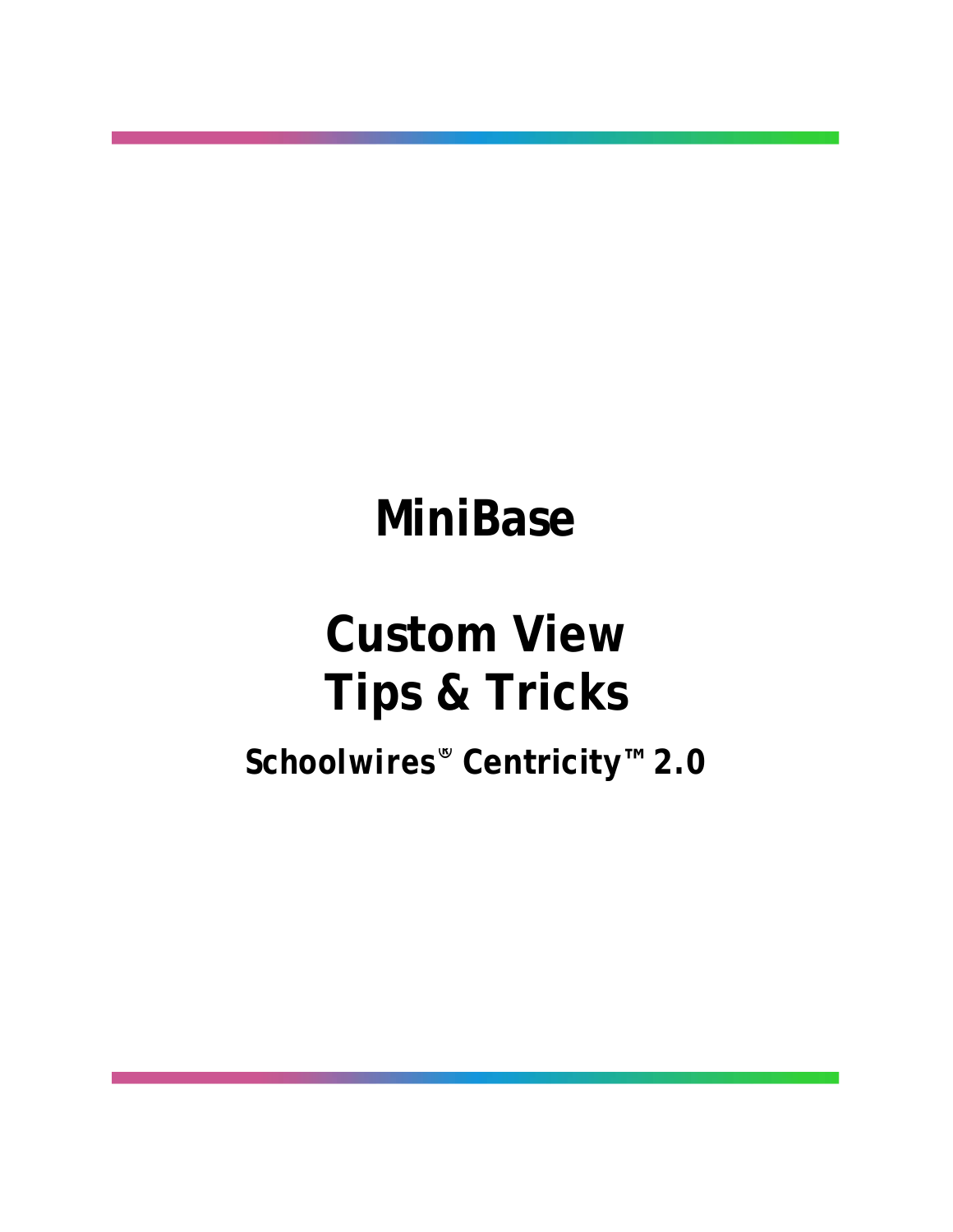## **Table of Contents**

<u>and the state of the state</u>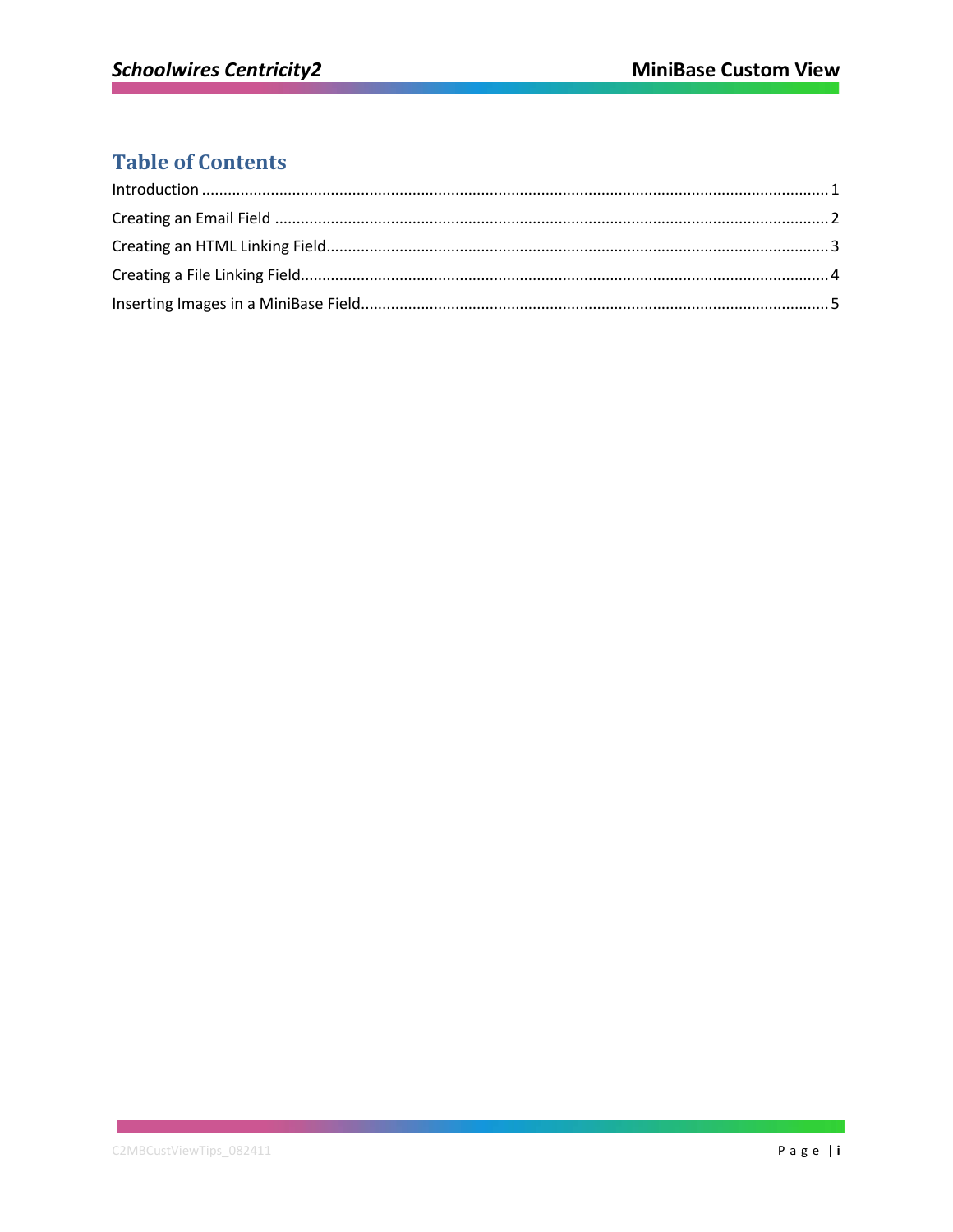### <span id="page-2-0"></span>**Introduction**

These tips and tricks can be used in the MiniBase Custom View once you have created your MiniBase Configuration, and have added all required fields.

| C Table View |            | <b>List View</b>                                            | <b>Custom View</b>  |
|--------------|------------|-------------------------------------------------------------|---------------------|
| Last Name    | First Name | Last Name: Doe<br>First Name: John                          | John Doe<br>Teacher |
| Doe          | John       | Building: High School                                       | ph: 444 1234        |
| Doe          | Jane       | Last Name: Doe<br>First Name: Jane<br>Building: High School | Lakepark School     |
| Doe          | Jack       |                                                             | Email               |

| General | <b>Custom View</b><br>Fields                                                                     |
|---------|--------------------------------------------------------------------------------------------------|
|         | Create your custom view. If you want, you can create a header and footer for your custom view.   |
| Header  | <b>Details</b><br>Footer                                                                         |
|         |                                                                                                  |
|         |                                                                                                  |
|         | <b>TO MANUBED OF A STAR</b>                                                                      |
| Styles  | • Font Size • <u>A</u> H & B I U & E<br>Font Name                                                |
|         | $\blacksquare \bullet \circ \circ \circ \blacksquare \boxdot \Omega \blacksquare \boxdot \Delta$ |
|         |                                                                                                  |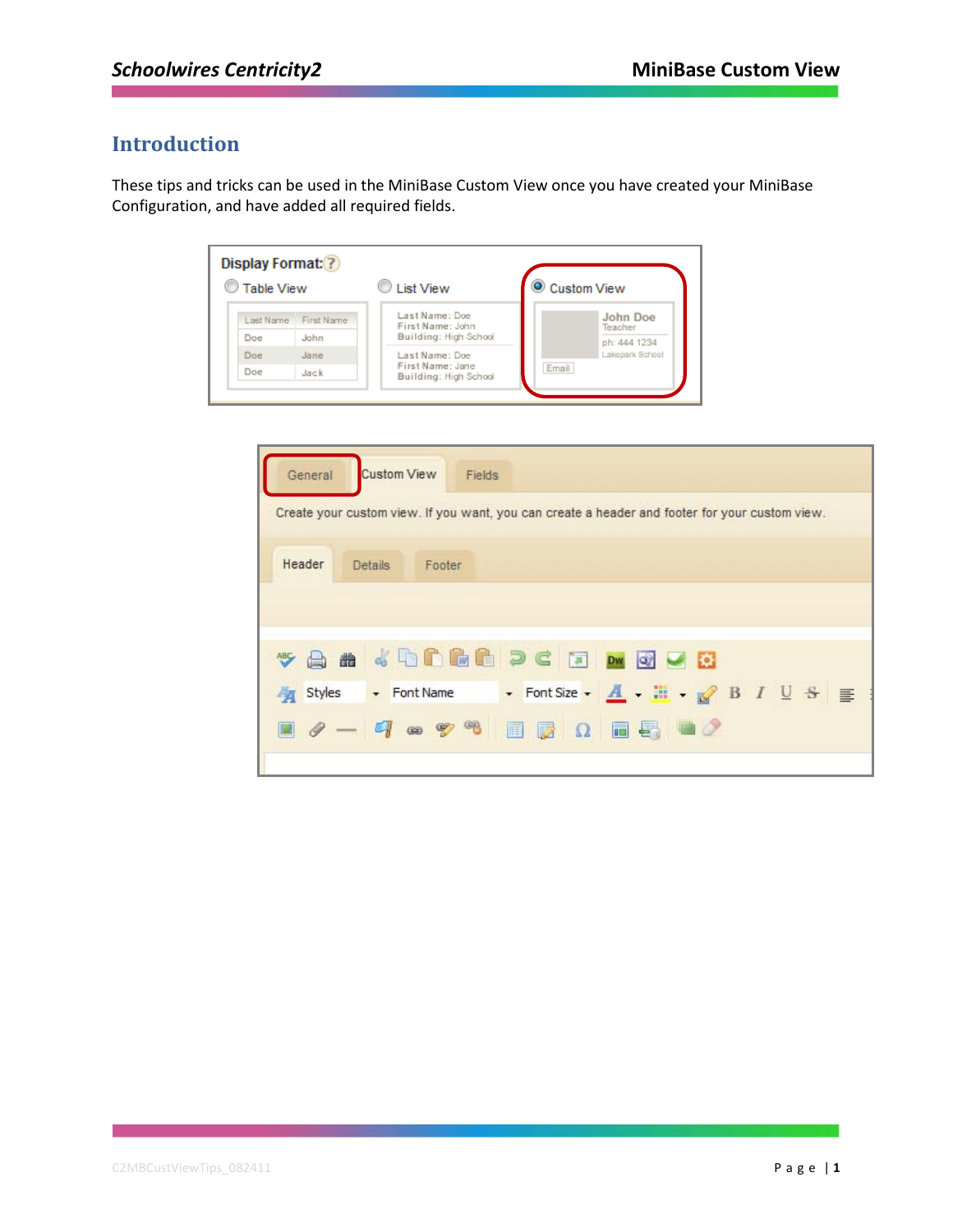#### <span id="page-3-0"></span>**Creating an Email Field**

- 1) First add an Email Address field to your configuration, and click "Save".
- 2) Click Edit.
- 3) Under Advanced Settings, Choose "App Options".
- 4) Click on the "Custom View" tab, and select the "Details" tab.
- 5) Click on the Insert MiniBase Field icon ( $3^{rd}$  from the right) to see which field "Email Address" is associated with.
- 6) Type the word Email.
- 7) Click on HTML (towards the bottom of the screen).

| Details<br>Header<br>Footer                                                                                   |
|---------------------------------------------------------------------------------------------------------------|
| Enter fields for the records in your custom view. Format them as \$FIEL                                       |
| $\mathbf v$ a m $\mathbf v$ b c c c $\mathbf w$ $\mathbf w$                                                   |
| <b>A</b> Styles $\rightarrow$ Font Name $\rightarrow$ Font Size $\rightarrow$ <b>A</b> $\rightarrow$ <b>H</b> |
| $28 - 9$ a 9 %<br>■ 函 Ω 圖                                                                                     |
|                                                                                                               |
|                                                                                                               |
|                                                                                                               |
|                                                                                                               |
| <b>GNormal</b> OHTML                                                                                          |
| <b>Q</b> Preview                                                                                              |

- 8) Find the word Email and add the following code in front of it. <a href="mailto:EMAIL"> and </a> after it.
- 9) Where it asks for EMAIL put in \$FIELD(Whatever Field Number you have your email address in here).
- 10) For example if my Email field is field 3 it would look like this. <a href="mailto:\$FIELD3">Email</a>
- 11) Click Normal (to the left of the HTML option).
- 12) Click Save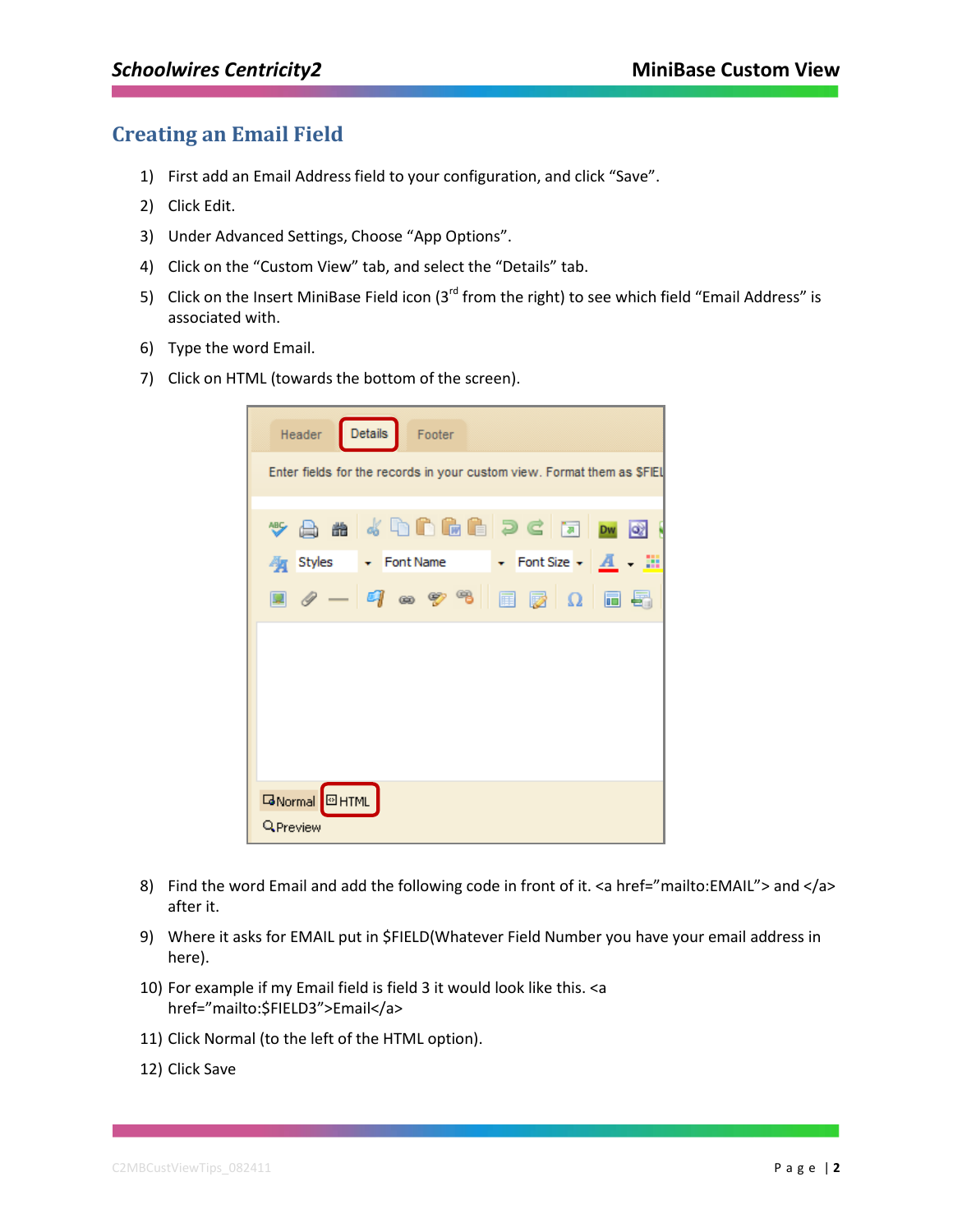#### <span id="page-4-0"></span>**Creating an HTML Linking Field**

- 1) First add a Website Field to your MiniBase configuration, and click Save.
- 2) Click Edit.
- 3) Under Advanced Settings, Choose "App Options".
- 4) Click on the "Custom View" tab, and select the "Details" tab.
- 5) Click on the Insert MiniBase Field icon (3<sup>rd</sup> from the right) to see which field "Website URL" is associated with.
- 6) Type the word Website, and highlight it.
- 7) Click the Insert Link Button.
- 8) Choose "Web Address".
- 9) Where it asks for the URL type the word Website.
- 10) Click Insert Link.
- 11) Click on HTML (towards the bottom of the screen).

| Details<br>Header<br>Footer                                               |
|---------------------------------------------------------------------------|
| Enter fields for the records in your custom view. Format them as \$FIEL   |
| va m (b d d d d d d <u>d m q</u>                                          |
| <b>A</b> Styles - Font Name - Font Size - $\overline{A}$ - $\overline{B}$ |
| $\Box$ / - 4 - 7 - 7 - 1 - $\Box$ $\Box$ $\Box$ $\Box$                    |
|                                                                           |
|                                                                           |
|                                                                           |
|                                                                           |
|                                                                           |
| <b>E</b> Mormal <b>E</b> HTML<br>QPreview                                 |

- 12) Find the area where it says<DIV><A href="http://website" target=\_blank>Website</A></DIV>.
- 13) Delete the [http://website](http://website/) and type in \$FIELD(Whatever Field Number you have your URL in here).
- 14) For example if my URL was in Field 1 it would look like this: <DIV><A href="\$FIELD1" target=\_blank>Website</A></DIV>
- 15) Click Save.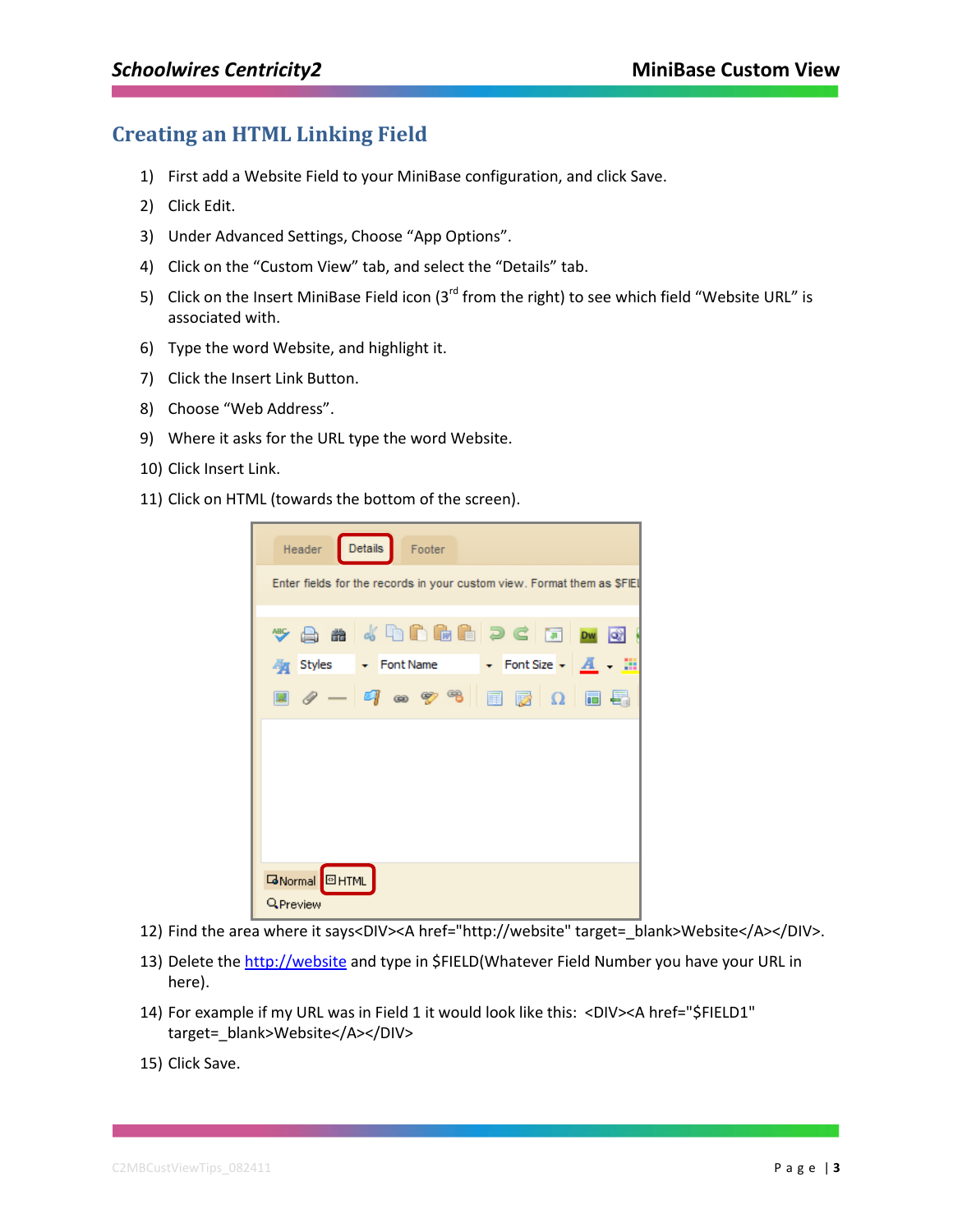### <span id="page-5-0"></span>**Creating a File Linking Field**

- 1) Click Tools> Files and Folders> Upload then upload the file(s) you wish to link to.
- 2) Click URL next to a file once it has uploaded.
- 3) Copy the URL.
- 4) Click Tools> Apps Manager> MiniBase.
- 5) Click Edit next to your MiniBase Configuration.
- 6) Choose "Custom View".
- 7) Click on the Insert MiniBase Field icon ( $3<sup>rd</sup>$  from the right) to see which field your File is under.
- 8) Type the word Download, and highlight it.
- 9) Click the Insert Link Button.
- 10) Choose "Web Address".
- 11) Where it asks for the URL- paste the url from the document from Files & Folders.
- 12) Remove the file name and replace with \$FIELD(Whatever Field Number you have your file in here).
- 13) Also, remove the extra http:// at the beginning of the URL.
- 14) Click Insert Link.
- 15) Click Save.
- 16) To add a document to an individual record, click edit next to the record and enter the document name. (Example: Board\_Policy\_001.pdf)
- 17) If you're importing records, enter the document name for each record in the corresponding document column field. (Example: Board\_Policy\_001.pdf)